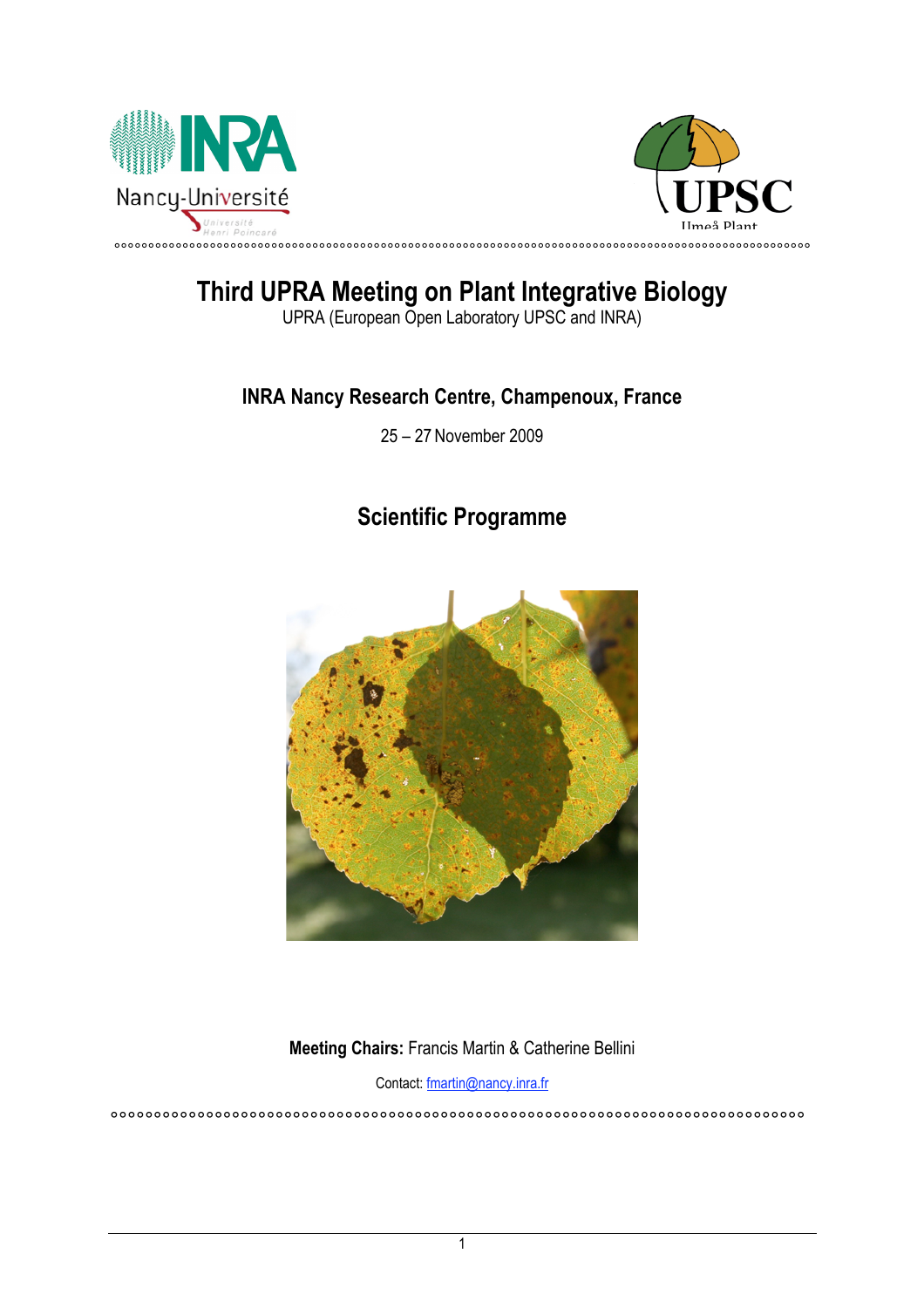| 8.30 onwards    | Registration                                              |                                                                                               |
|-----------------|-----------------------------------------------------------|-----------------------------------------------------------------------------------------------|
| $9.30 - 9.35$   | <b>Francis Martin:</b>                                    | Welcome to the 3rd UPRA Meeting                                                               |
| $9.35 - 9.50$   | Frédéric Lapeyrie:                                        | Introduction to INRA-Nancy Centre                                                             |
| $9.50 - 10.05$  | <b>Erwin Dreyer:</b>                                      | Introduction to the RP2E Doctoral School                                                      |
| $10.05 - 10.20$ | Göran Samuelsson & Ove Nilsson: Introduction to UPSC      |                                                                                               |
| $10.20 - 10.40$ | Coffee & Tea                                              |                                                                                               |
| Session 1       | Growth, Leaf Development and Metabolism                   |                                                                                               |
| $10.40 - 11.05$ | <b>Olivier Loudet (INRA-Versailles)</b>                   |                                                                                               |
|                 |                                                           | Natural variation for growth and the interaction with the environment in Arabidopsis thaliana |
| $11.05 - 11.30$ | Maria E Eriksson (UPSC)                                   |                                                                                               |
|                 | The early bird 1 reveals a new cog in the circadian clock |                                                                                               |
| $11.30 - 11.55$ | Göran Samuelsson (UPSC)                                   |                                                                                               |
|                 | Protons in Photosystem II: 2 ways to escape               |                                                                                               |
|                 |                                                           |                                                                                               |
| $11.55 - 12.20$ | Nicolas Rouhier (Nancy Université - INRA)                 |                                                                                               |
|                 |                                                           | The role of plant glutaredoxins with a CGFS active site in iron-sulfur assembly               |
| $12.20 - 12.45$ | <b>Discussion</b>                                         |                                                                                               |
|                 |                                                           |                                                                                               |
| $12.45 - 14.00$ | Lunch                                                     |                                                                                               |
| $14.00 - 14.25$ | Markus Grebe (UPSC)                                       |                                                                                               |
|                 |                                                           |                                                                                               |
|                 | Sterol function during cytokinesis in Arabidopsis         |                                                                                               |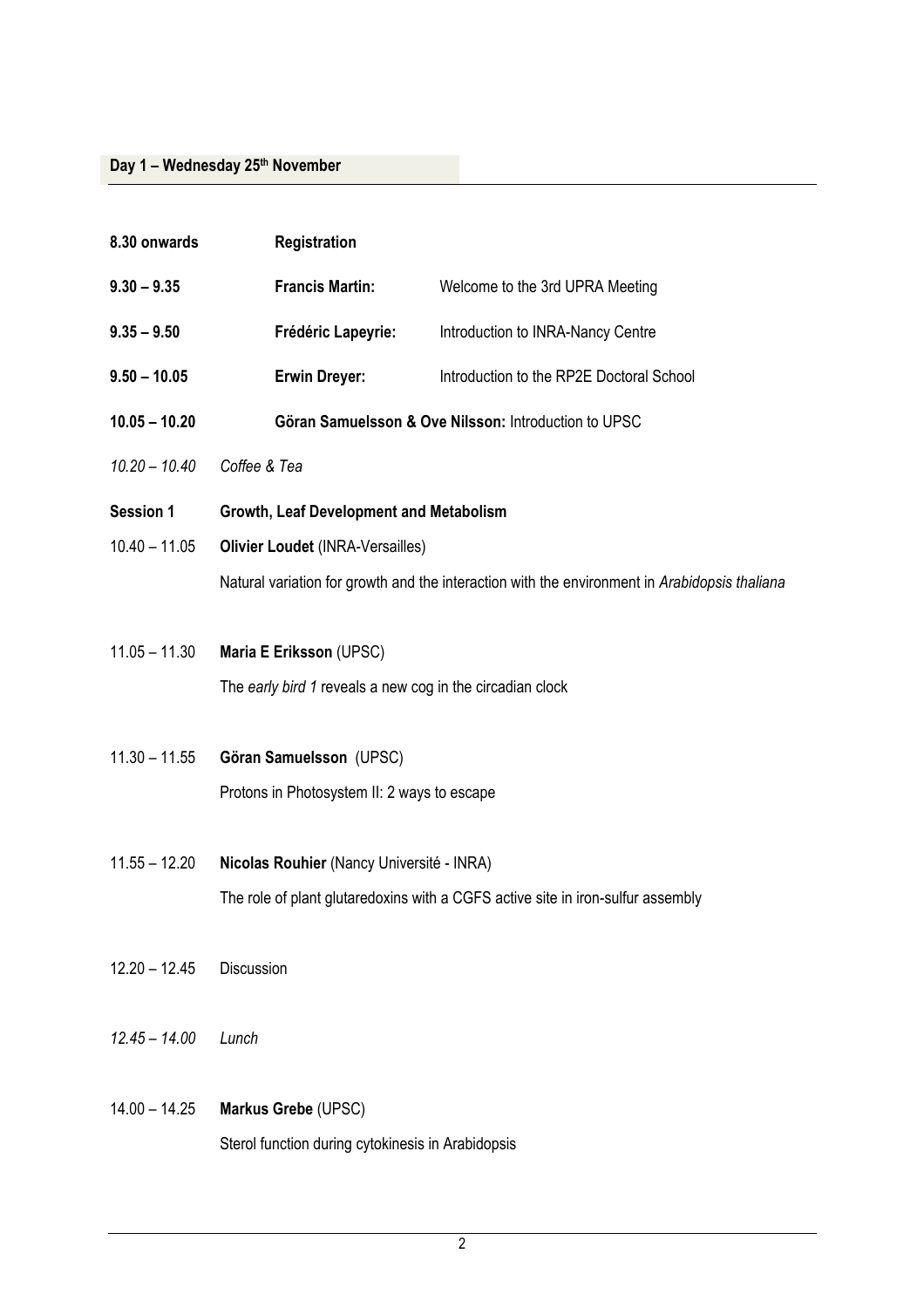- 14.25 14.50 **Thierry Gaude** (ENS Lyon) Role of the sorting nexin (SNX) gene family in *Arabidopsis* development
- 14.50 15.15 **Sylvie Dinant** (INRA Versailles) Genomics and transcriptomics for investigating phloem functions
- *15.15 15.45 Coffee & Tea*
- 15.45 16.10 **Per Gardeström** (UPSC) Leaf senescence in Arabidopsis
- 16.10 16.35 **Gunnar Wingsle** (UPSC) The Mediator complex in plants
- *16.35 17.00* **Anne Krapp** (INRA Versailles) Adaptation of plants to nitrogen availability: Which role play NIN like proteins (NLP)
- *17.00 17.30 Discussion*
- 17.30 18.30 **UPRA Joint Committee Meeting**
- *18.30 22.00 Apéritif & Buffet at INRA Restaurant*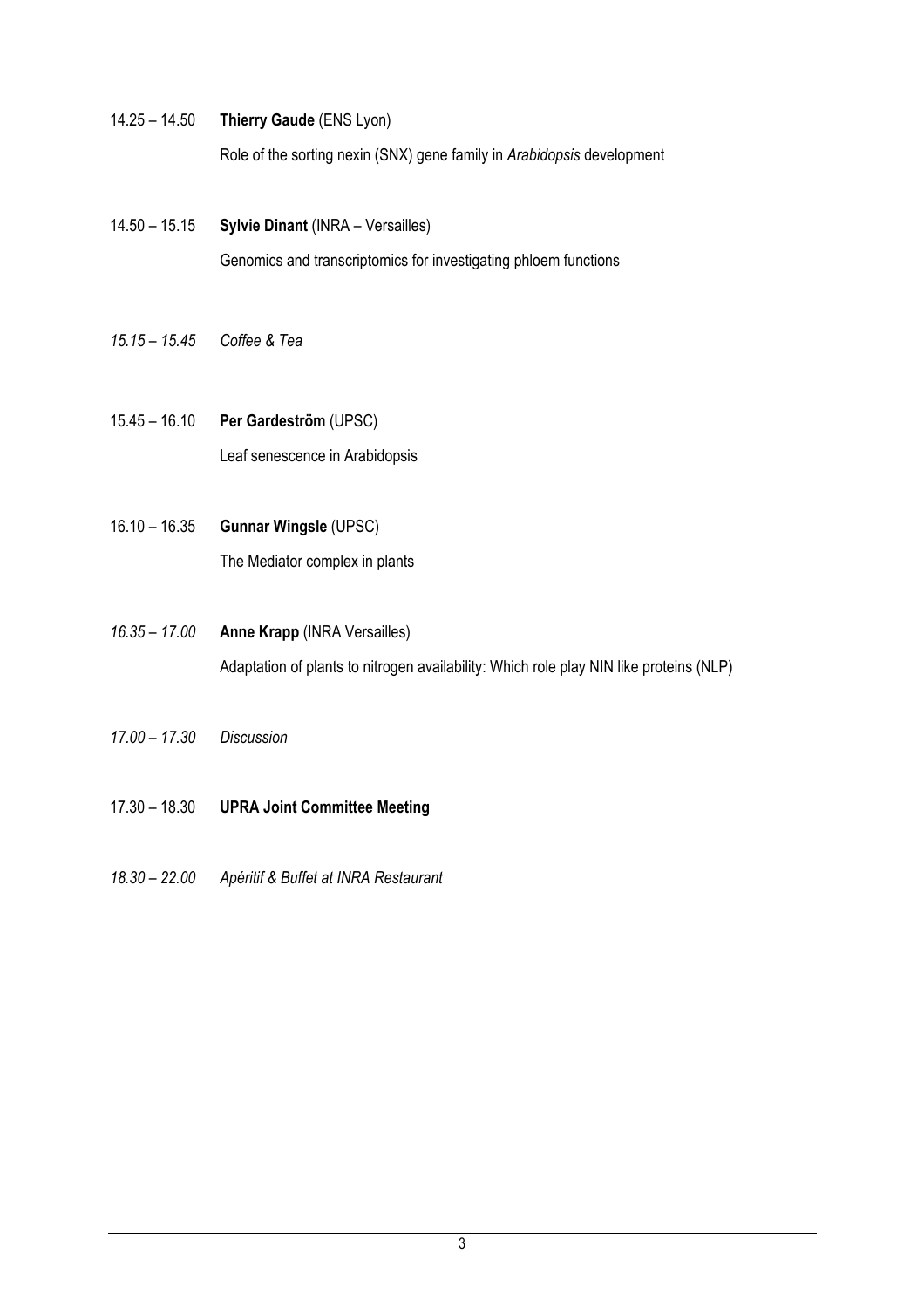## **Day 2 – Thursday 26th November**

| 8.30 onwards     | Registration                                                                       |  |
|------------------|------------------------------------------------------------------------------------|--|
| <b>Session 2</b> | <b>Understanding &amp; Engineering Wood Structures</b>                             |  |
| $9.00 - 9.25$    | Martine Gonneau (INRA Versailles)                                                  |  |
|                  | Dynamics and light regulation of the cellulose synthesis machinery                 |  |
| $9.25 - 9.50$    | Ove Nilsson (UPSC)                                                                 |  |
|                  | Regulation of vascular cambium identity and activity                               |  |
| $9.50 - 10.15$   | <b>Richard Sibout (INRA Versailles)</b>                                            |  |
|                  | The genetic control of sclerenchyma differentiation: from dicots to monocots       |  |
| $10.15 - 10.45$  | Coffee & Tea                                                                       |  |
| $10.45 - 11.10$  | Björn Sundberg (UPSC)                                                              |  |
|                  | Unravelling wood cell wall modifications - functional analysis of sucrose synthase |  |
| $11.10 - 11.35$  | Philippe Label (INRA Orléans)                                                      |  |
|                  | Microgenomics of the cambial meristem of Populus                                   |  |
| $11.35 - 12.00$  | Thomas Moritz (UPSC)                                                               |  |
|                  | Role of gibberellins during elongation growth in Populus                           |  |
| $12.00 - 12.25$  | Pelle Ingvarsson (UPSC)                                                            |  |
|                  | Dissecting the genetic basis of adaptation to local photoperiod in Populus tremula |  |
| $12.30 - 13.45$  | Lunch                                                                              |  |
|                  |                                                                                    |  |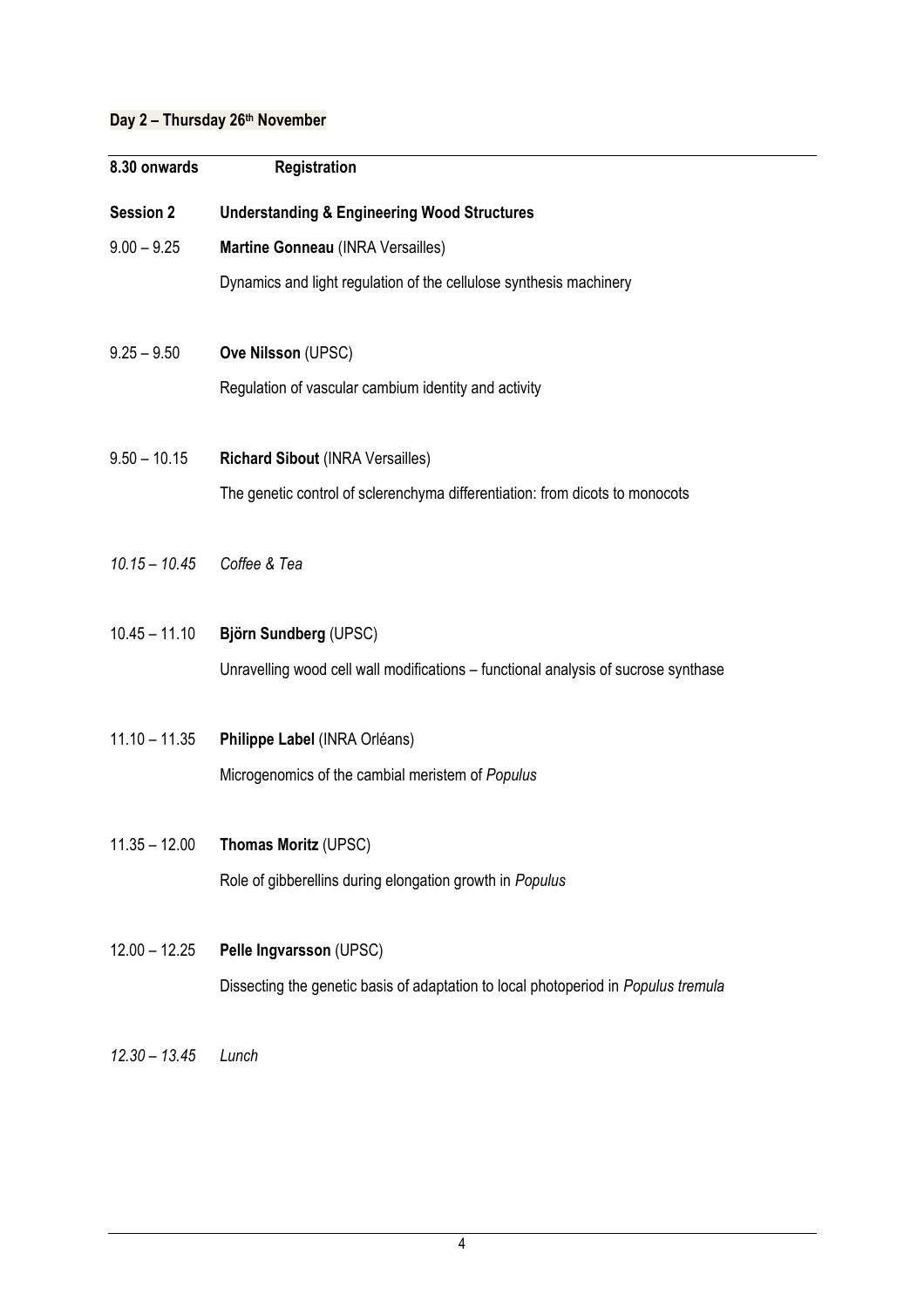#### **Session 3 Genomics & Genetics of Trees**

13.45 – 14.10 **Rishi Bhalerao** (UPSC)

Genetic framework regulating activity-dormancy transition in perennial trees

14.10 – 14.35 **Torgeir Hvidsten** (UPSC)

A systems biology approach to model the transcriptional network in trees

- 14.35 15.00 **Véronique Jorge** (INRA Orléans) Comparative genetic mapping in *Populus* spp.
- 15.00 15.25 **Christophe Plomion** (INRA Bordeaux) Plasticity and diversity for forest tree adaptation to climatic changes
- *15.30 16.00 Coffee & Tea*

#### **Session 4 – Plant-Microbe Interactions**

16.00 – 16.25 **Judith Richter** (INRA Nancy Université)

The ectomycorrhizal fungus *L. bicolor* stimulates lateral root formation in both non-host *A. thaliana* and host *P. tremula x P. alba* plants through auxin signaling pathway.

16.25 – 16.50 **Sébastien Duplessis** (INRA Nancy Université)

The poplar-rust interaction through the lens of genomics: an emerging model pathosystem in forest pathology

16.50 – 17.15 **Patricia Faivre-Rampant** (INRA Evry)

The rust resistance gene cluster and the identification of a major gene controlling a quantitative trait of rust resistance in poplar

- 17.15 18.00 **Discussion**
- *19.30 22.30 Conference Dinner (Nancy Downtown Restaurant)*